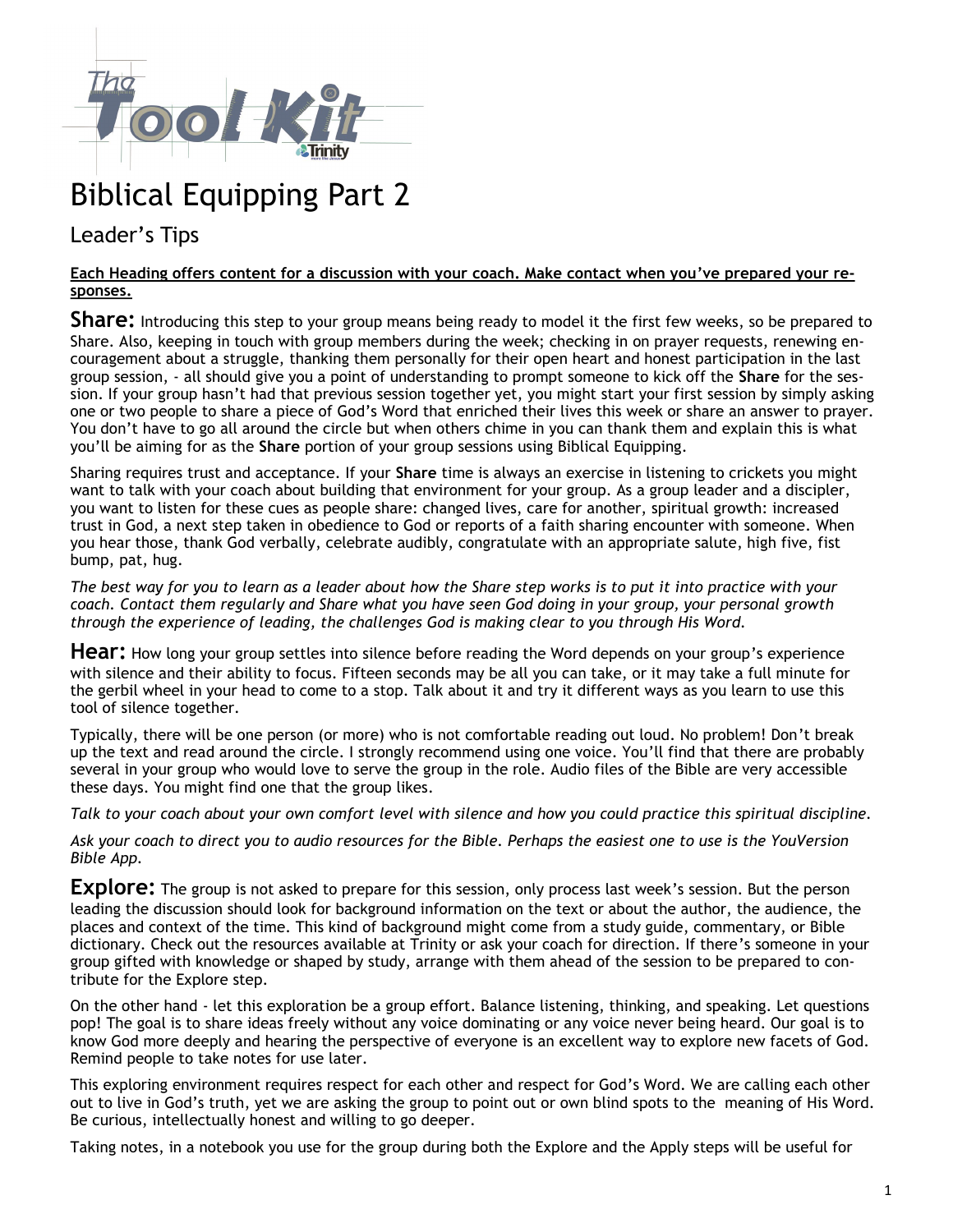prayers, and for the Plan step. These notes will also be helpful when you make contact with an individual in your group during the week. You can model this practice to your group and encourage them to try it.

These four generic questions may be all you need to get things started, but sometimes the best results come from good follow-up question tuned to draw out more from an initial response. You'll find a pdf for more specific Explore questions in your leader resources on Planning Center along with some suggestions for practicing the art of asking questions.

What does this passage show you about God?

What do you learn from this passage about how God relates to people?

What does God give or offer people?

What kind of response to God is the passage calling for?

*Complaints about Bible studies I have heard often from groups in the past: These questions are not deep, these questions are unclear, these questions are not relevant. Tell your coach how you think these Explore questions will help a group understand God's Word. Pick a passage and walk through how these questions unpack the meaning. Then look through the extended Explore questions and pick one or two that push you deeper into the meaning of the passage. Practice using some follow-up questions: That's interesting. Could you explain that to me? – Can you give an example of that? – You used the word \_\_\_\_\_\_\_\_\_\_, what does that mean? – Where else in the Bible have you heard that? (You might even find this follow-up habit useful in other conversations.)*

**Apply:** Honest and open sharing will be an open door for God's work in the group's relationship and in their individual lives. Many groups often do the Explore step really well, but as individuals it may be difficult to open the shell that protects the tender hurts of their lives. As a leader you may feel hesitant to press into this territory, but this is where God's grace can become a new reality for someone in your group. This is where we form an understanding of exactly what the Holy Spirit is nudging us toward. Your own transparency will encourage someone in your group to take the leap of faith required in personal application.

These generic questions may be all you need to nudge people to see the application of the passage, but often a follow-up question that presses for more specifics will be truly productive. You'll find a pdf of more finely tuned Apply questions among your leader resources in Planning Center along with some suggestions for practicing with your coach, but perhaps your best tool is "Can you be more specific about that?"

*How* is God speaking directly to you as a group? To each of you individually?

*What* is God's good news for you here?

- What is God *calling you to be* in your relationships with one another, with others outside the group, and with God?
- What is God *calling you to know*? What gracious promises is God asking you to believe and trust? What are you to understand about God and about yourselves? How will your new understandings change the way you live?
- What is God *calling you to do*? How does God want you to act? In what specific ways is God calling you to obey and to love?

Keep your ear tuned for the pairing of the Explore and Apply steps. One without the other will get your group either stuck in a rut or into a dangerous spin-off.

If your group is using a published curriculum you can still use the Biblical Equipping model. Look through the printed session carefully. You'll spot Explore information and questions and Apply questions. Some studies may be stronger in one area or another. Some might even have prompts for a Plan time. With your Biblical Equipping eyes you can select the questions that will make your session effective, supply questions you think are missing and balance the Explore, Apply, and Plan steps for your session.

*With your coach discuss your understanding of personal boundaries and transparency when it comes to an Apply discussion. Map out a policy of confidentiality for your group and how you could put it in place and practice it. Browse through the extended Apply questions to see how they drill into the generic questions listed above.* 

**Plan:** This is probably the step your group is least familiar with. They may have done it unconsciously at the prompting of the Holy Spirit. Making a concrete plan is a new thing. The point of making a plan is to not miss what has already happened during the session. This is where the notes you've taken during the session can come into play. If someone is having difficulty in being specific about their plan you can remind them about a point they made earlier in the discussion. It's going to take practice, but after a few weeks you'll see people readily identifying their plan. In those early stages, as a group leader you can offer help in clarifying and being specific about steps to be taken.